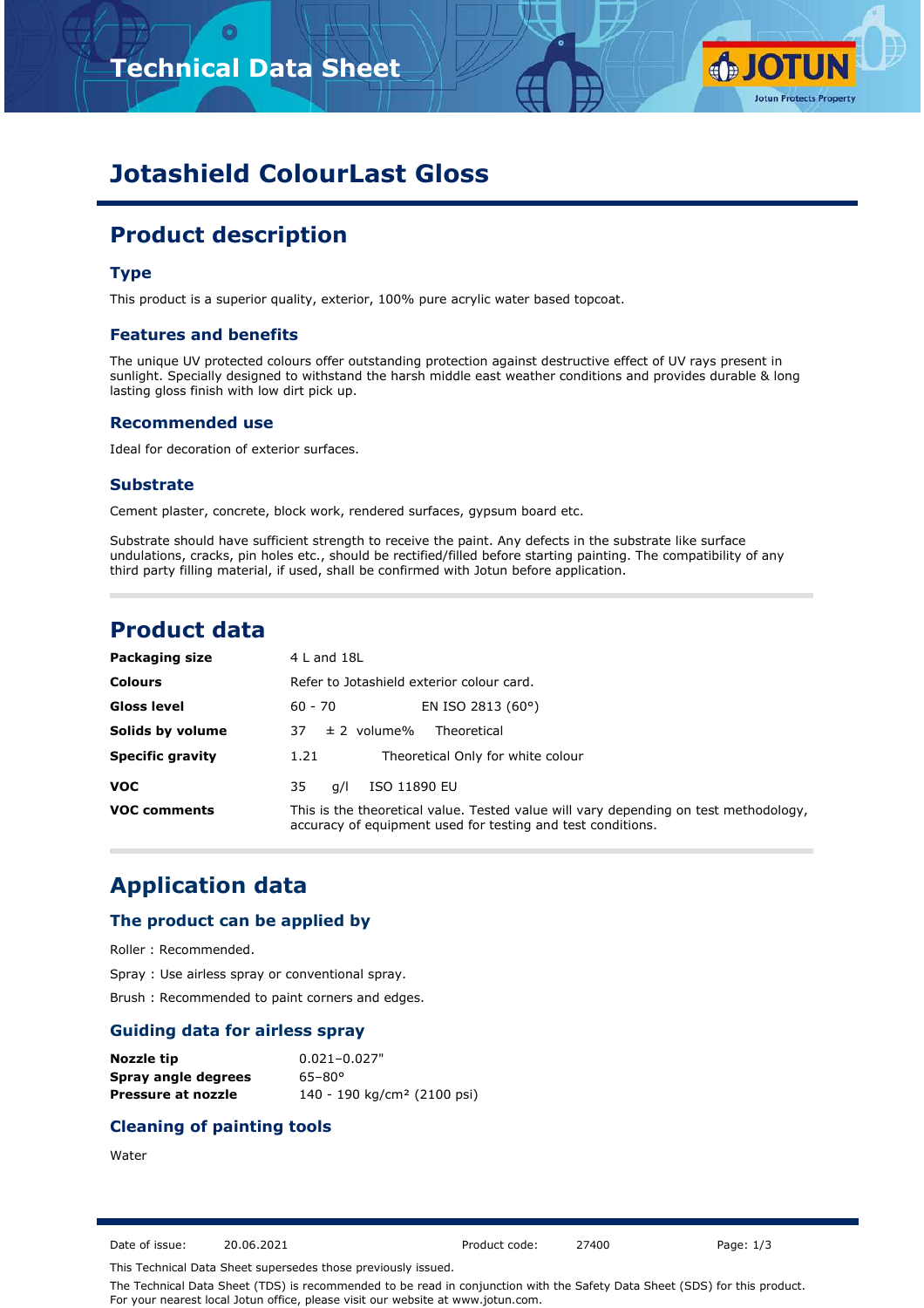

### **Film thickness per coat**

#### **Typical recommended range**

Dry film thickness 35 - 50 µm Wet film thickness and the set of the 135 pm Film thickness will vary and are calculated as an average.

Theoretical spreading rate 10.5 - 7.4 m<sup>2</sup>/l

Spreading rate depends on film thickness applied, type of texture, surface porosity, imperfections, temperature, wastage during painting etc.

Maximum spread rate per coat is obtained at minimum dry film thickness and vice versa.

#### **Thinner**

Water

#### **Dilution**

Maximum 10 %

#### **Conditions during application**

The temperature of the substrate should be minimum 10 °C and at least 3 °C above the dew point of the air, measured in the vicinity of the substrate. Good ventilation is usually required in confined areas to ensure proper drying.

## **Drying times**

Drying times are generally related to air circulation, temperature, film thickness and number of coats, and will be affected correspondingly.

1. Recommended data given is, for recoating with the same generic type of paint.

2. In case of multi-coat application, drying times will be influenced by the number and sequence and by the total thickness of previous coats applied.

3. The surface should be dry and free from any contamination prior to application of the subsequent coat.

| 10 °C.          | 23 °C | 40 °C |
|-----------------|-------|-------|
| 12 h            | 6 h   | 2 h   |
| 16 h            | 8 h   | 4 h   |
| 12 <sub>h</sub> | 6 h   | 2 h   |
|                 |       |       |

## **Directions for use**

## **Surface preparation**

The substrate must be sound, clean, dry and free from dust, oil, grease, laitance etc. All traces of form release agents/curing agents must be removed. A light sanding with suitable abrasive material is recommended before application. Any resulting dust/loose particles must be removed.

#### **Recommended paint system**

#### **Primer**

Acrylic Emulsion Primer or Jotashield Alkali Resistant Primer or Jotashield Penetrating Primer : 1 Coat

Date of issue: 20.06.2021 Product code: 27400 Page: 2/3

This Technical Data Sheet supersedes those previously issued.

The Technical Data Sheet (TDS) is recommended to be read in conjunction with the Safety Data Sheet (SDS) for this product. For your nearest local Jotun office, please visit our website at www.jotun.com.